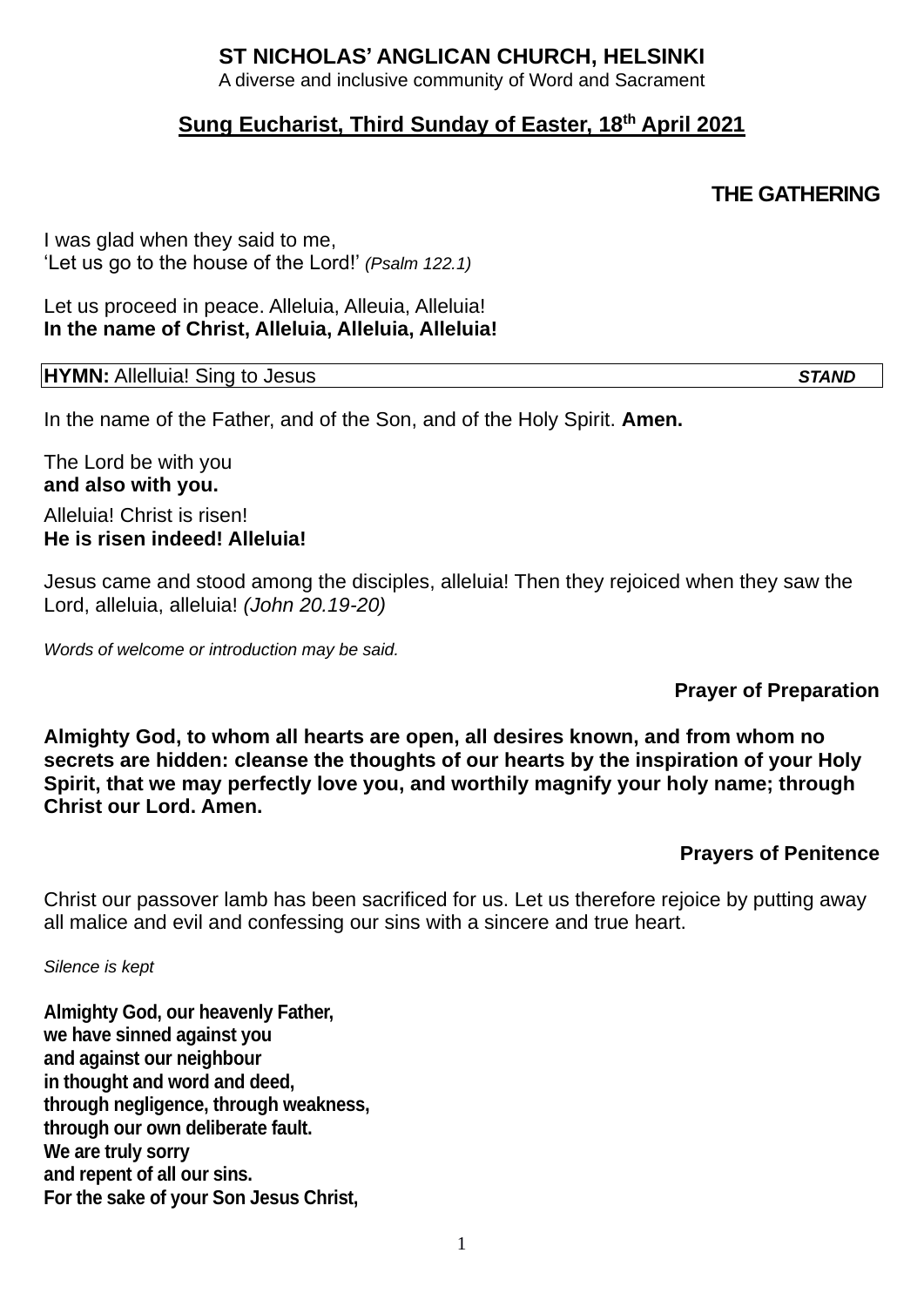#### **who died for us, forgive us all that is past and grant that we may serve you in newness of life to the glory of your name. Amen.**

*The President declares absolution.*

Almighty God, who forgives all who truly repent, have mercy upon you, pardon and deliver you from all your sins, confirm and strengthen you in all goodness, and keep you in life eternal; through Jesus Christ our Lord. **Amen.**

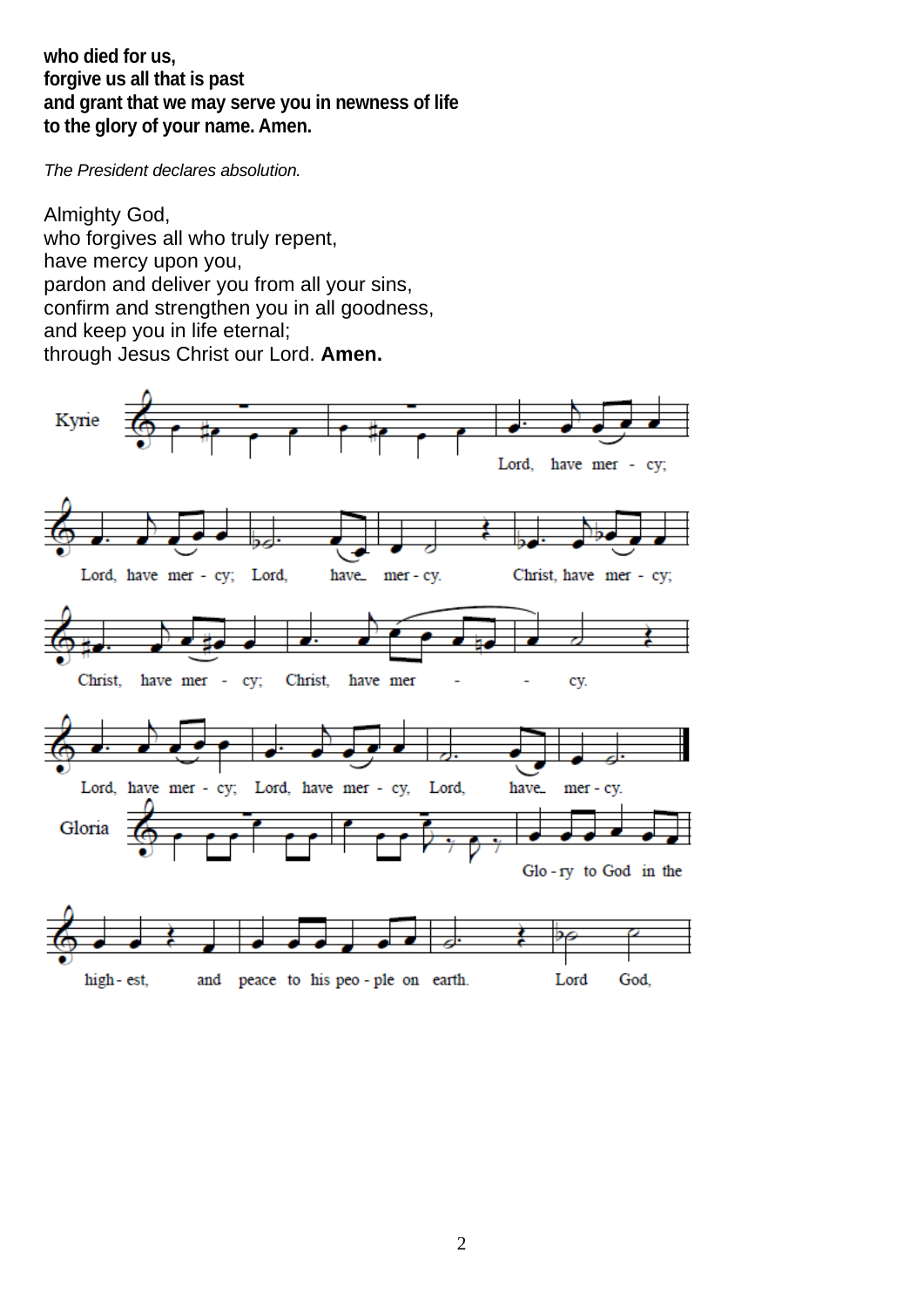

*The president introduces a period of silent prayer with the words 'Let us pray' or a more specific bidding.*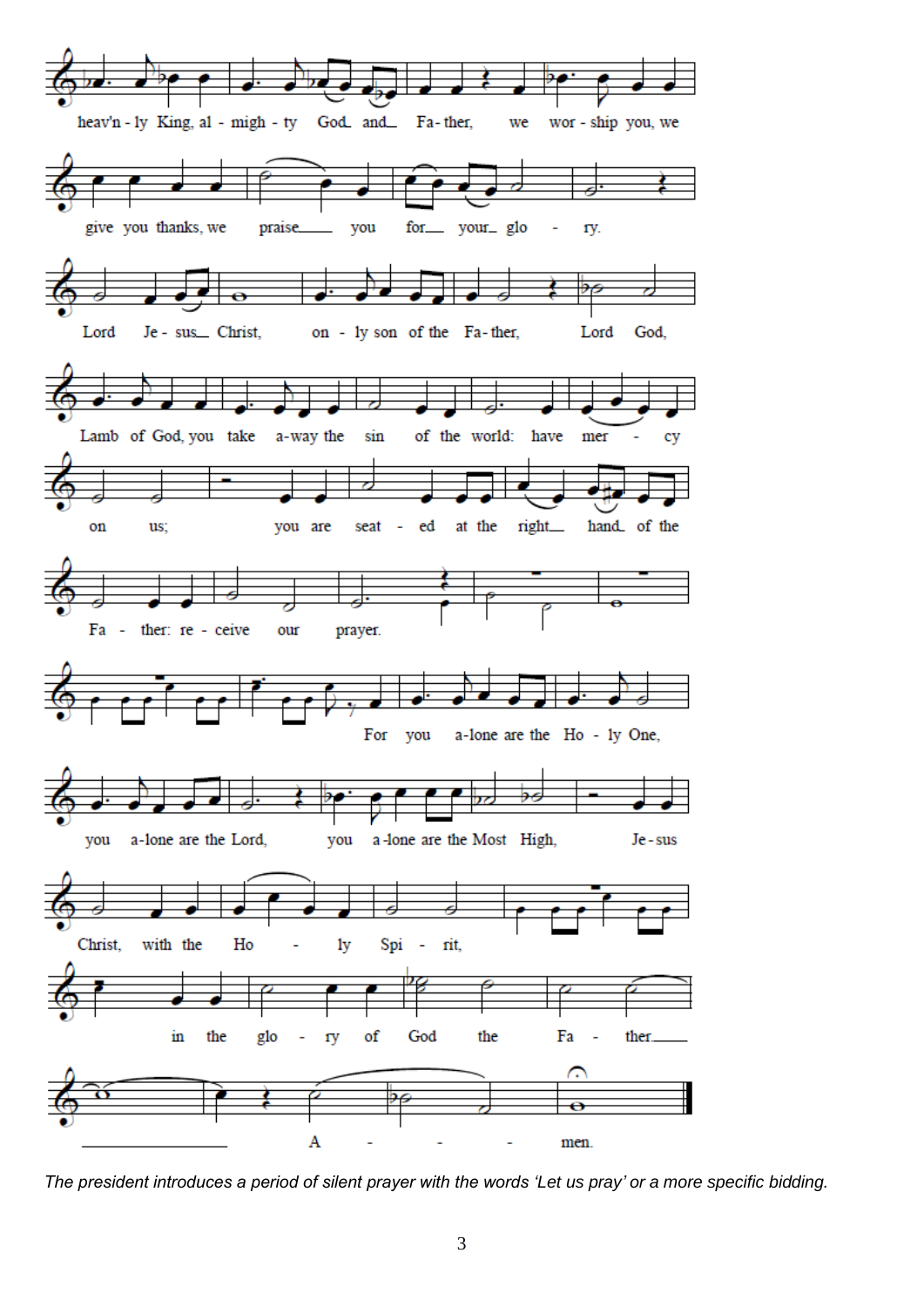#### *The Collect is said.*

Almighty Father,

who in your great mercy gladdened the disciples with the sight of the risen Lord: give us such knowledge of his presence with us, that we may be strengthened and sustained by his risen life, and serve you continually in righteousness and truth; through Jesus Christ your Son our Lord, who is alive and reigns with you in the unity of the Holy Spirit, one God, now and for ever. **Amen.** 

## **THE LITURGY OF THE WORD** *SIT*

# **First Reading: Acts 3.12-19**

*Read by Peter Joy*

A reading from the Acts of the Apostles

Peter addressed the people, 'You Israelites, why do you wonder at this, or why do you stare at us, as though by our own power or piety we had made him walk? The God of Abraham, the God of Isaac, and the God of Jacob, the God of our ancestors has glorified his servant Jesus, whom you handed over and rejected in the presence of Pilate, though he had decided to release him. But you rejected the Holy and Righteous One and asked to have a murderer given to you, and you killed the Author of life, whom God raised from the dead. To this we are witnesses. And by faith in his name, his name itself has made this man strong, whom you see and know; and the faith that is through Jesus has given him this perfect health in the presence of all of you.

'And now, friends, I know that you acted in ignorance, as did also your rulers. In this way God fulfilled what he had foretold through all the prophets, that his Messiah would suffer. Repent therefore, and turn to God so that your sins may be wiped out,

This is the word of the Lord. **Thanks be to God.**

> **Psalm 4** *Sung by the Choir*

1 Hear me when I call, O God of my righteousness \*

thou hast set me at liberty when I was in trouble; have mercy upon me, and hearken unto my prayer.

2 O ye sons of men, how long will ye blaspheme mine honour \*

and have such pleasure in vanity, and seek after leasing?

3 Know this also, that the Lord hath chosen to himself the man that is godly \*

when I call upon the Lord, he will hear me.

4 Stand in awe, and sin not \*

commune with your own heart, and in your chamber, and be still.

5 Offer the sacrifice of righteousness \*

and put your trust in the Lord.

6 There be many that say \*

Who will shew us any good?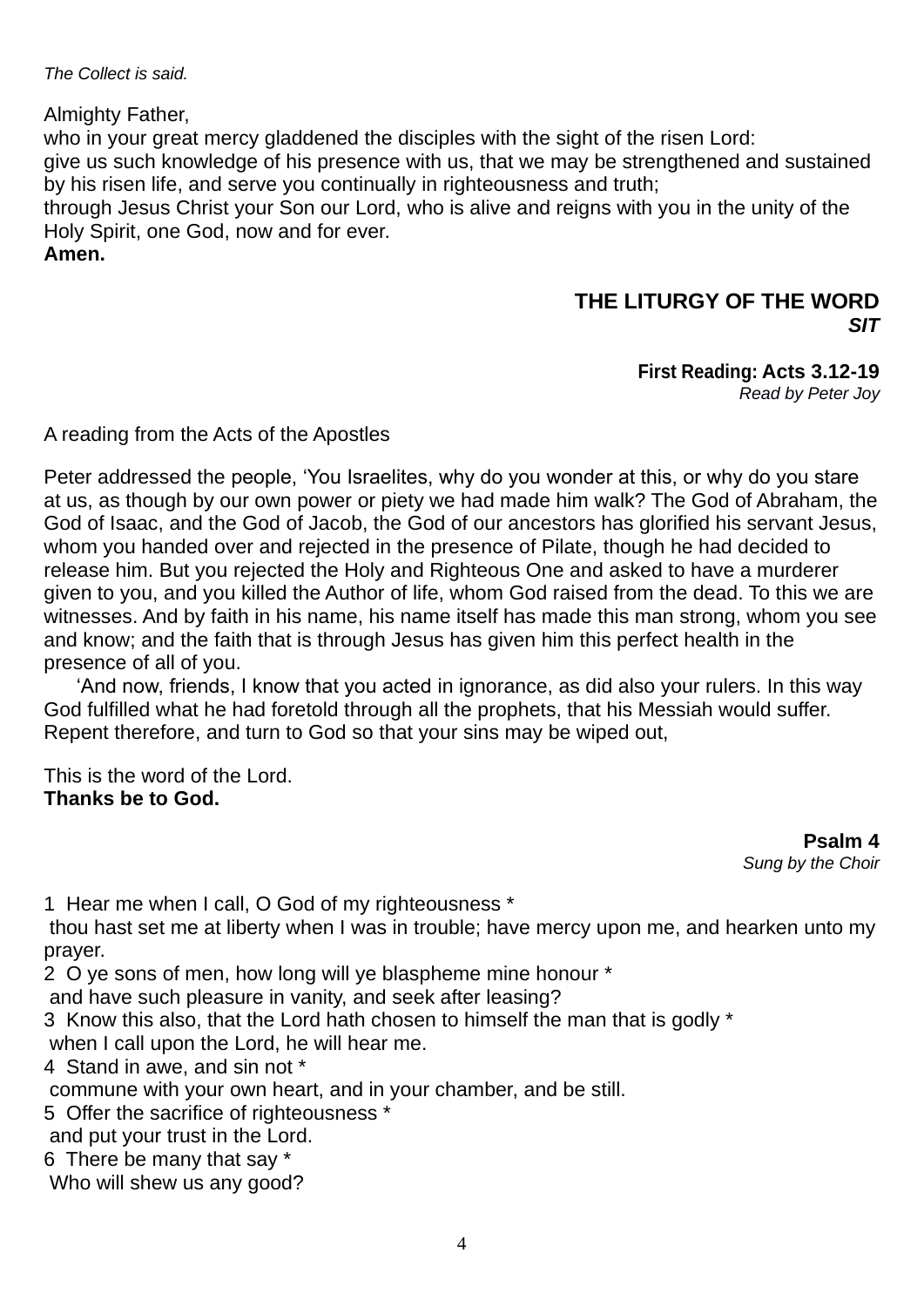7 Lord, lift thou up \*

the light of thy countenance upon us.

8 Thou hast put gladness in my heart \*

since the time that their corn, and wine, and oil, increased.

9 I will lay me down in peace, and take my rest \*

for it is thou, Lord, only, that makest me dwell in safety.

**Epistle: 1 John 3.1-7** *Read by Katherine Roslof*

A reading from the first epistle of St John

See what love the Father has given us, that we should be called children of God; and that is what we are. The reason the world does not know us is that it did not know him. Beloved, we are God's children now; what we will be has not yet been revealed. What we do know is this: when he is revealed, we will be like him, for we will see him as he is. And all who have this hope in him purify themselves, just as he is pure.

Everyone who commits sin is guilty of lawlessness; sin is lawlessness. You know that he was revealed to take away sins, and in him there is no sin. No one who abides in him sins; no one who sins has either seen him or known him. Little children, let no one deceive you. Everyone who does what is right is righteous, just as he is righteous.

This is the word of the Lord. **Thanks be to God.**

| <b>GRADUAL HYMN:</b> Love Divine, All Loves Excelling | <b>STAND</b> |
|-------------------------------------------------------|--------------|

#### **Gospel: Luke 24.36b-48**

Alleluia! **Alleluia!** I will see you again and your hearts will rejoice, says the Lord, and no one shall take your joy from you. *(John 16.22)* **Alleluia!**

The Lord be with you **and also with you.** Hear the Gospel of our Lord Jesus Christ according to Luke. **Glory to you, O Lord.**

While the eleven and their companions were talking about what they had heard, Jesus himself stood among them and said to them, 'Peace be with you.' They were startled and terrified, and thought that they were seeing a ghost. He said to them, 'Why are you frightened, and why do doubts arise in your hearts? Look at my hands and my feet; see that it is I myself. Touch me and see; for a ghost does not have flesh and bones as you see that I have.' And when he had said this, he showed them his hands and his feet. While in their joy they were disbelieving and still wondering, he said to them, 'Have you anything here to eat?' They gave him a piece of broiled fish, and he took it and ate in their presence.

Then he said to them, 'These are my words that I spoke to you while I was still with you that everything written about me in the law of Moses, the prophets, and the psalms must be fulfilled.' Then he opened their minds to understand the scriptures, and he said to them, 'Thus it is written, that the Messiah is to suffer and to rise from the dead on the third day, and that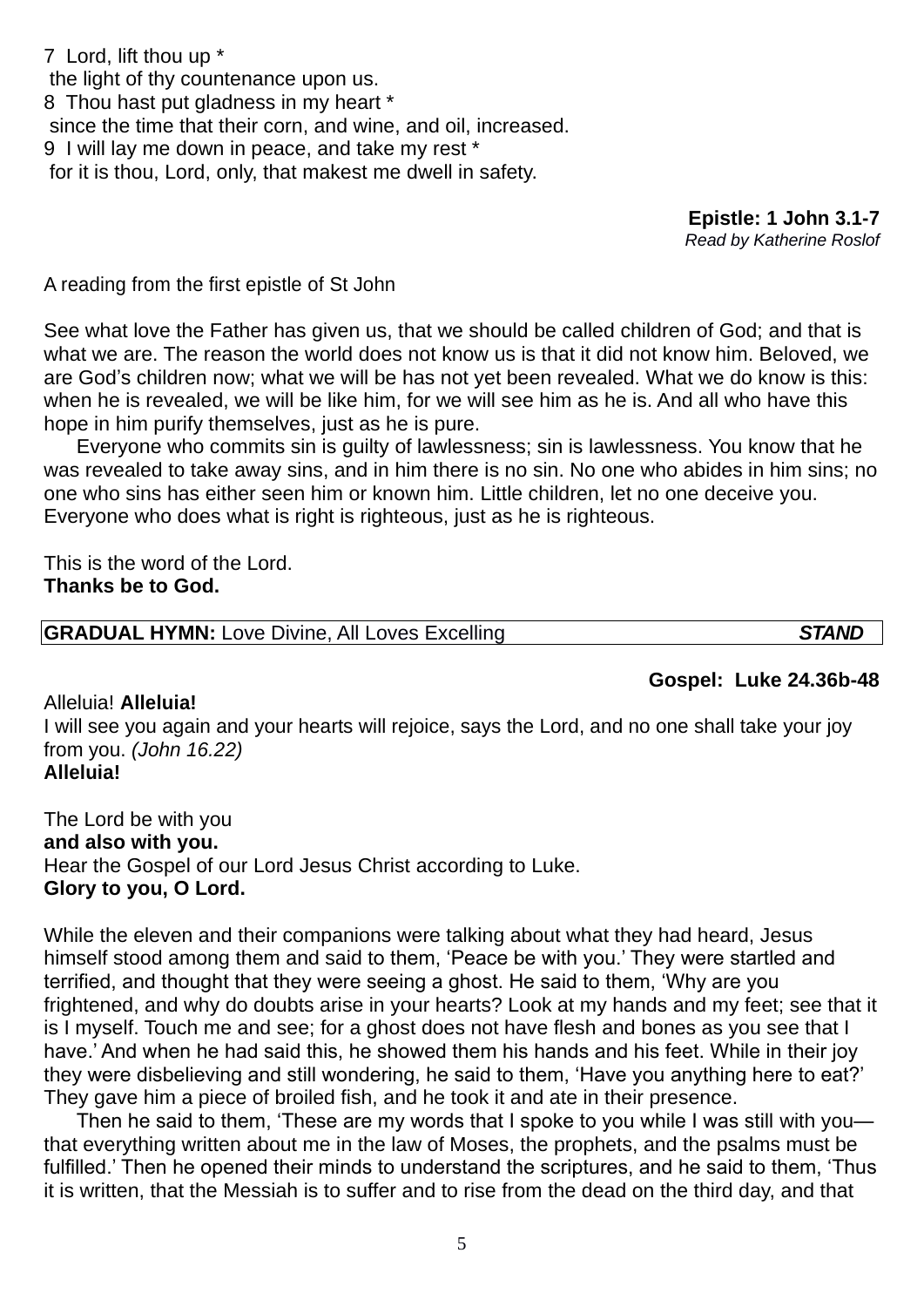repentance and forgiveness of sins is to be proclaimed in his name to all nations, beginning from Jerusalem. You are witnesses of these things.

This is the Gospel of the Lord. **Praise to you, O Christ.**

> **Sermon** *SIT*

**The Nicene Creed** *STAND*

**We believe in one God, the Father, the Almighty, maker of heaven and earth, of all that is, seen and unseen.**

**We believe in one Lord, Jesus Christ, the only Son of God, eternally begotten of the Father, God from God, Light from Light, true God from true God, begotten, not made, of one Being with the Father; through him all things were made. For us and for our salvation he came down from heaven, was incarnate from the Holy Spirit and the Virgin Mary and was made man. For our sake he was crucified under Pontius Pilate; he suffered death and was buried. On the third day he rose again in accordance with the Scriptures; he ascended into heaven and is seated at the right hand of the Father. He will come again in glory to judge the living and the dead, and his kingdom will have no end.**

**We believe in the Holy Spirit, the Lord, the giver of life, who proceeds from the Father** *[***a***nd the Son]\****, who with the Father and the Son is worshipped and glorified, who has spoken through the prophets. We believe in one holy catholic and apostolic Church. We acknowledge one baptism for the forgiveness of sins. We look for the resurrection of the dead, and the life of the world to come. Amen.** 

*\*For ecumenical reasons, and according to the Anglican – Oriental Orthodox Agreement, Filioque can be omitted.*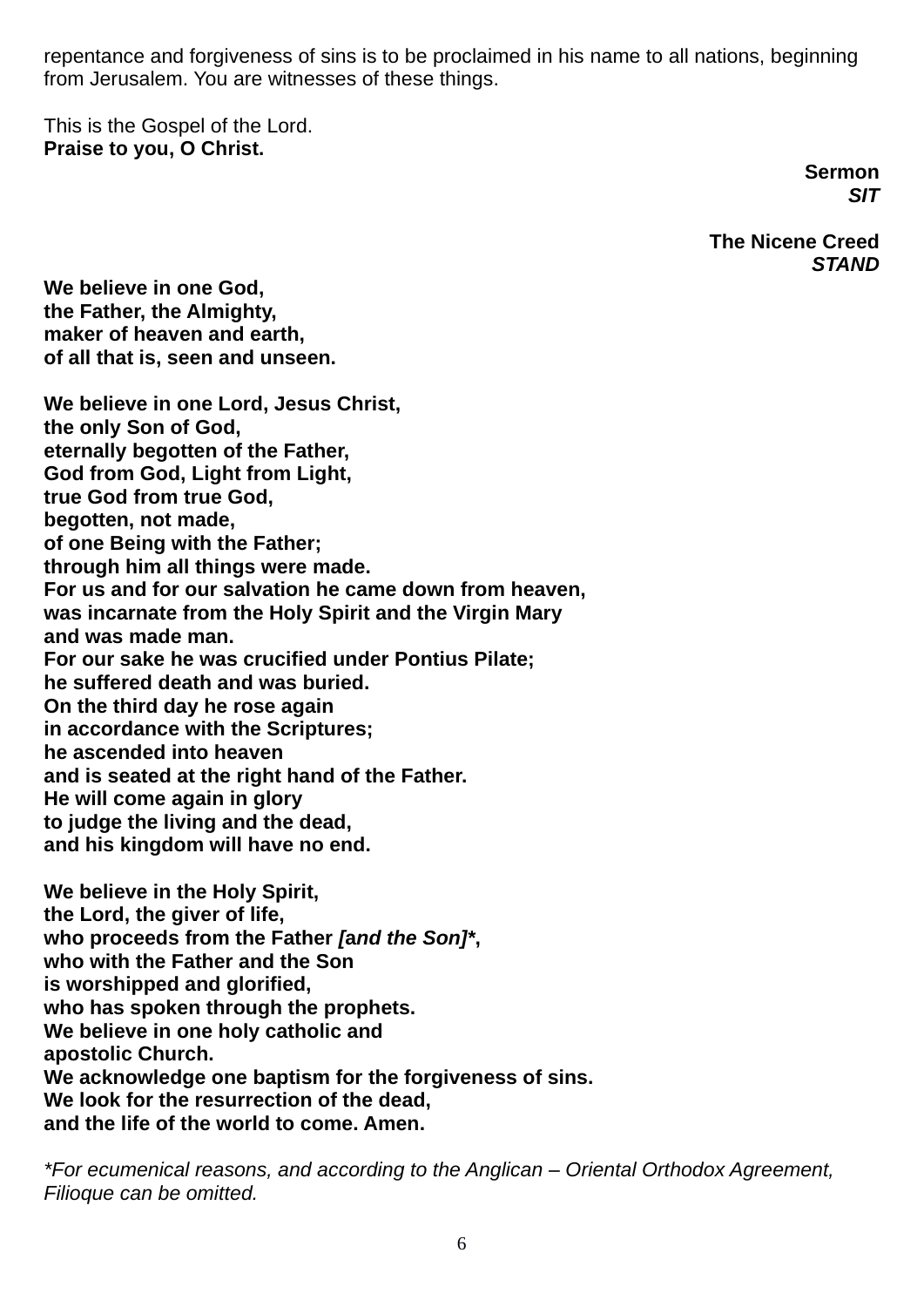*The response to the petition* Lord, in your mercy is **hear our prayer.**

*The prayers conclude:*  Merciful Father, **accept these prayers for the sake of your Son, our Saviour Jesus Christ. Amen.**

## **THE LITURGY OF THE SACRAMENT** *STAND*

The risen Christ came and stood among his disciples and said, 'Peace be with you.' Then were they glad when they saw the Lord. Alleluia.

The peace of the Lord be always with you. **and also with you.**

Let us offer one another a sign of peace.

**Preparation of the Table**

| <b>OFFERTORY HYMN:</b> How sweet the name of Jesus sounds | <b>STAND</b> |
|-----------------------------------------------------------|--------------|
|                                                           |              |

### *During this hymn, a collection is taken to support the continuing mission of the Chaplaincy. The Chaplaincy does not benefit from 'church tax'.*

Blessed are you, Lord God of all creation: through your goodness we have this bread to set before you, which earth has given and human hands have made. It will become for us the bread of life.

#### **Blessed be God for ever.**

Blessed are you, Lord God of all creation: through your goodness we have this wine to set before you, fruit of the vine and work of human hands. It will become for us the cup of salvation.

## **Blessed be God for ever.**

Lord Jesus, we believe you; all we heard is true; you break the bread: we recognise you; you are the fire that burns within us: use us to light the world; we ask this in your name. Amen. **Amen.**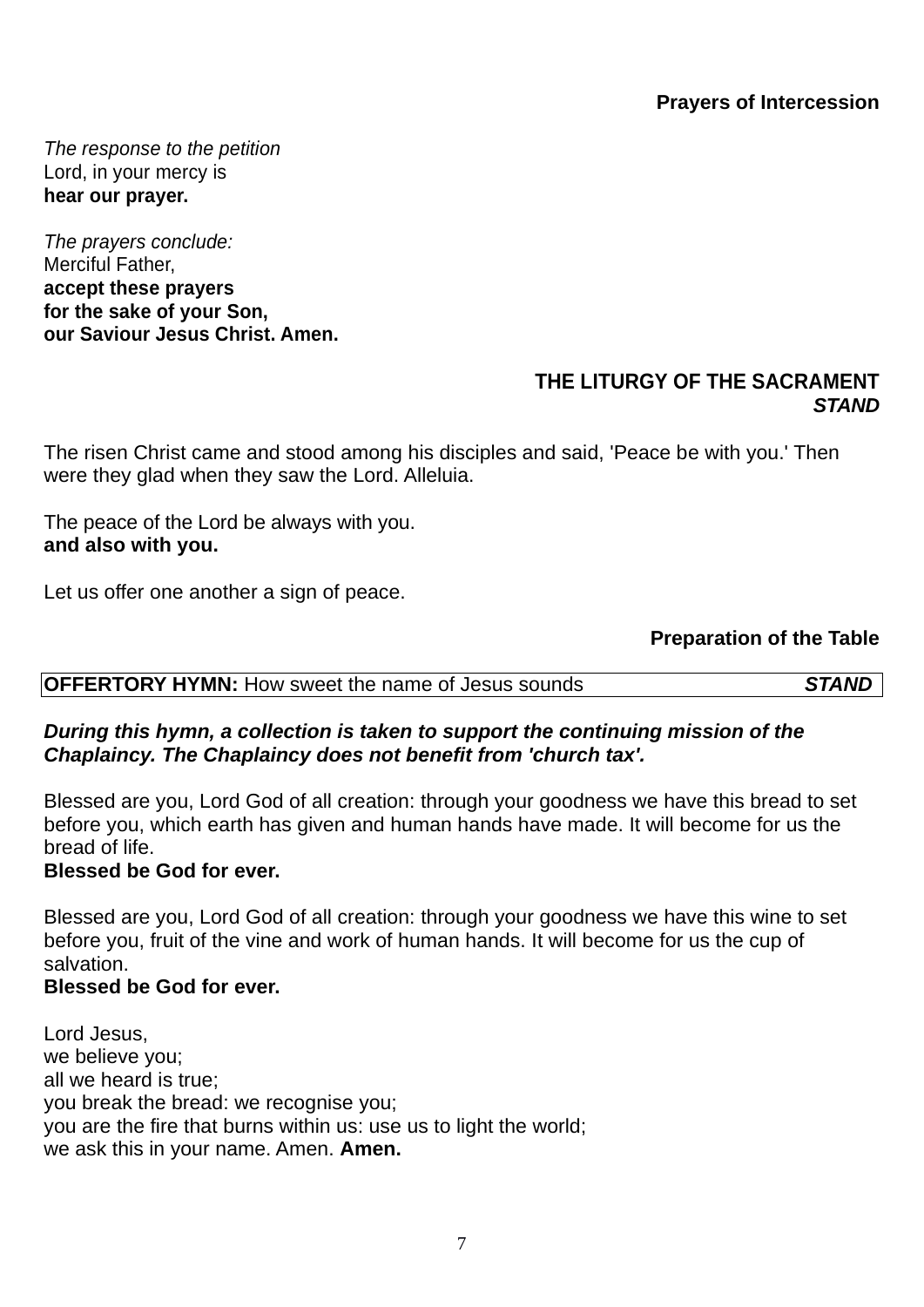### **The Eucharistic Prayer**

The Lord be with you



*The president praises God for his mighty acts and all respond:*

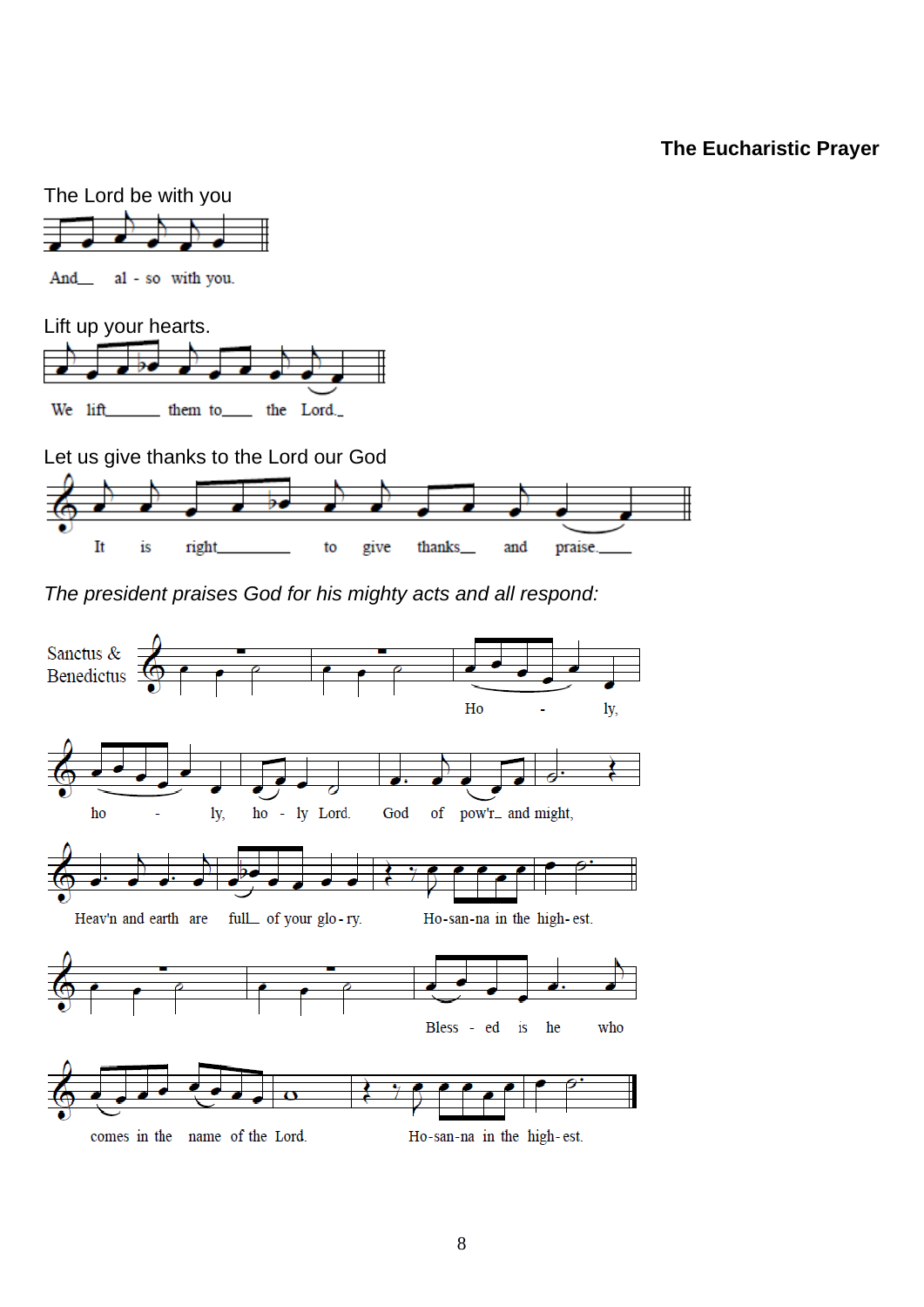*The president recalls the Last Supper, and the following acclamation is used*

Great is the mystery of faith: **Christ has died: Christ is risen: Christ will come again.**

*The Prayer continues and leads into the doxology, to which all respond boldly, either:*

#### **Amen.**

*Or:*

...in songs of everlasting praise: **Blessing and honour and glory and power be yours for ever and ever. Amen.**

Let us pray with confidence as our Saviour has taught us.

**Our Father, who art in heaven, hallowed be thy name; thy kingdom come; thy will be done; on earth as it is in heaven. Give us this day our daily bread. And forgive us our trespasses, as we forgive those who trespass against us. And lead us not into temptation; but deliver us from evil. For thine is the kingdom, the power and the glory, for ever and ever. Amen.**

We break this bread to share in the body of Christ. **Though we are many, we are one body, because we all share in one bread.**

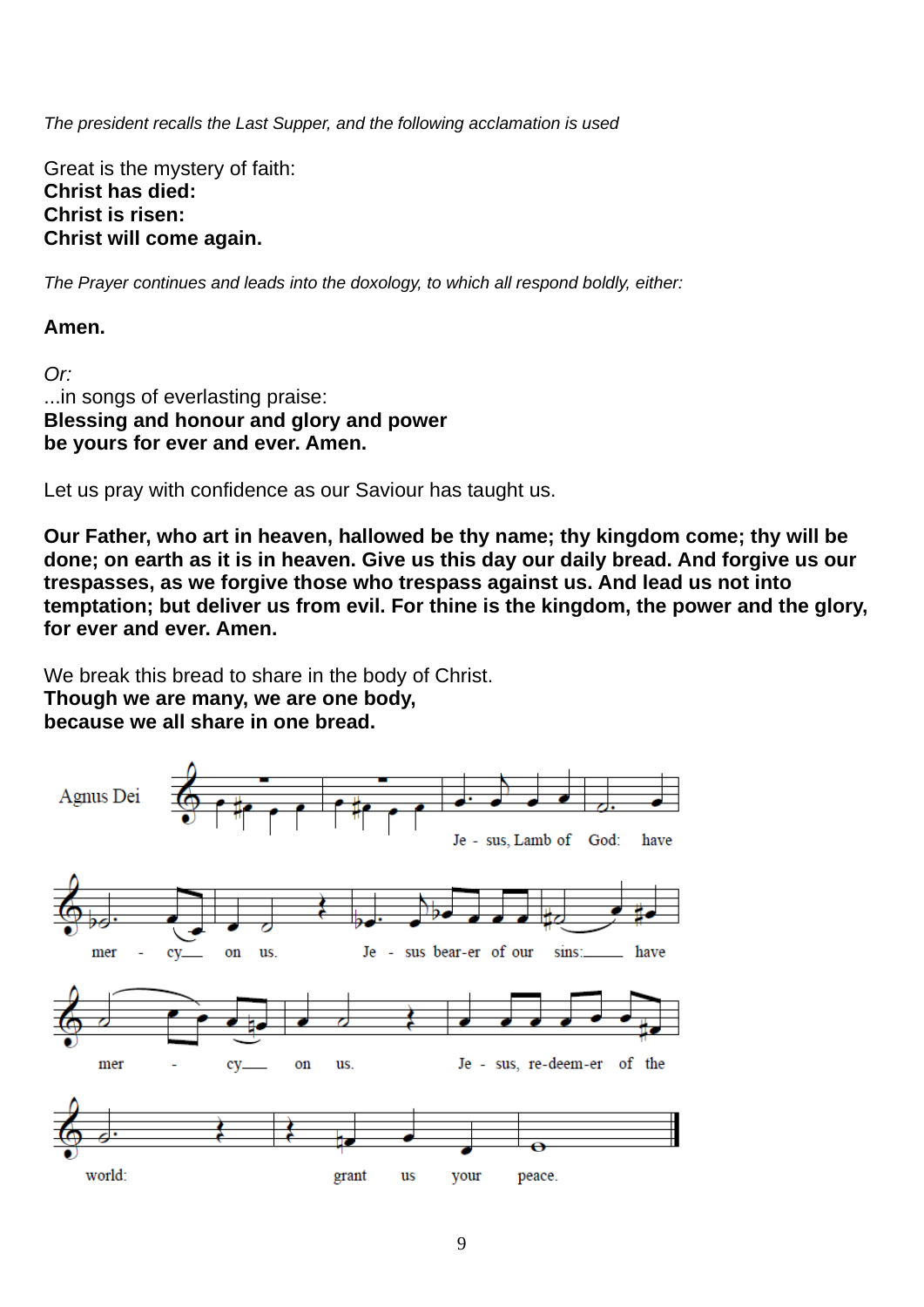*The president says the invitation to communion:*

Alleluia. Christ our passover is sacrificed for us. **Therefore let us keep the feast. Alleluia.**

*The president and people receive communion. The Church of England invites to Holy Communion all baptised persons who are communicant members of other Churches which subscribe to the doctrine of the Holy Trinity, and who are in good standing in their own Church. Those who are prevented by conscience or the rules of their own Churches from receiving the Blessed Sacrament are invited to receive a blessing. Gluten-free bread is available upon request.*

| <b>POST-COMMUNION HYMN: 56 Author of life Divine</b> | <b>S/7</b> |
|------------------------------------------------------|------------|
|                                                      |            |

I am the living bread, says the Lord. Whoever eats of this bread will live for ever, and the bread that I will give for the life of the world is my flesh, alleluia! *(John 6.51)*

*Silence is kept.*

Living God,

your Son made himself known to his disciples in the breaking of the bread: open the eyes of our faith, that we may see him in all his redeeming work; who is alive and reigns, now and for ever. **Amen.**

*STAND*

**Almighty God, we thank you for feeding us with the body and blood of your Son Jesus Christ. Through him we offer you our souls and bodies to be a living sacrifice. Send us out in the power of your Spirit to live and work to your praise and glory. Amen.** 

## **THE DISMISSAL Blessing**

The God of peace, who brought again from the dead our Lord Jesus, that great shepherd of the sheep, through the blood of the eternal covenant, make you perfect in every good work to do his will, working in you that which is well-pleasing in his sight; and the blessing of God almighty, the Father, the Son, and the Holy Spirit, be among you and remain with you always. **Amen.**